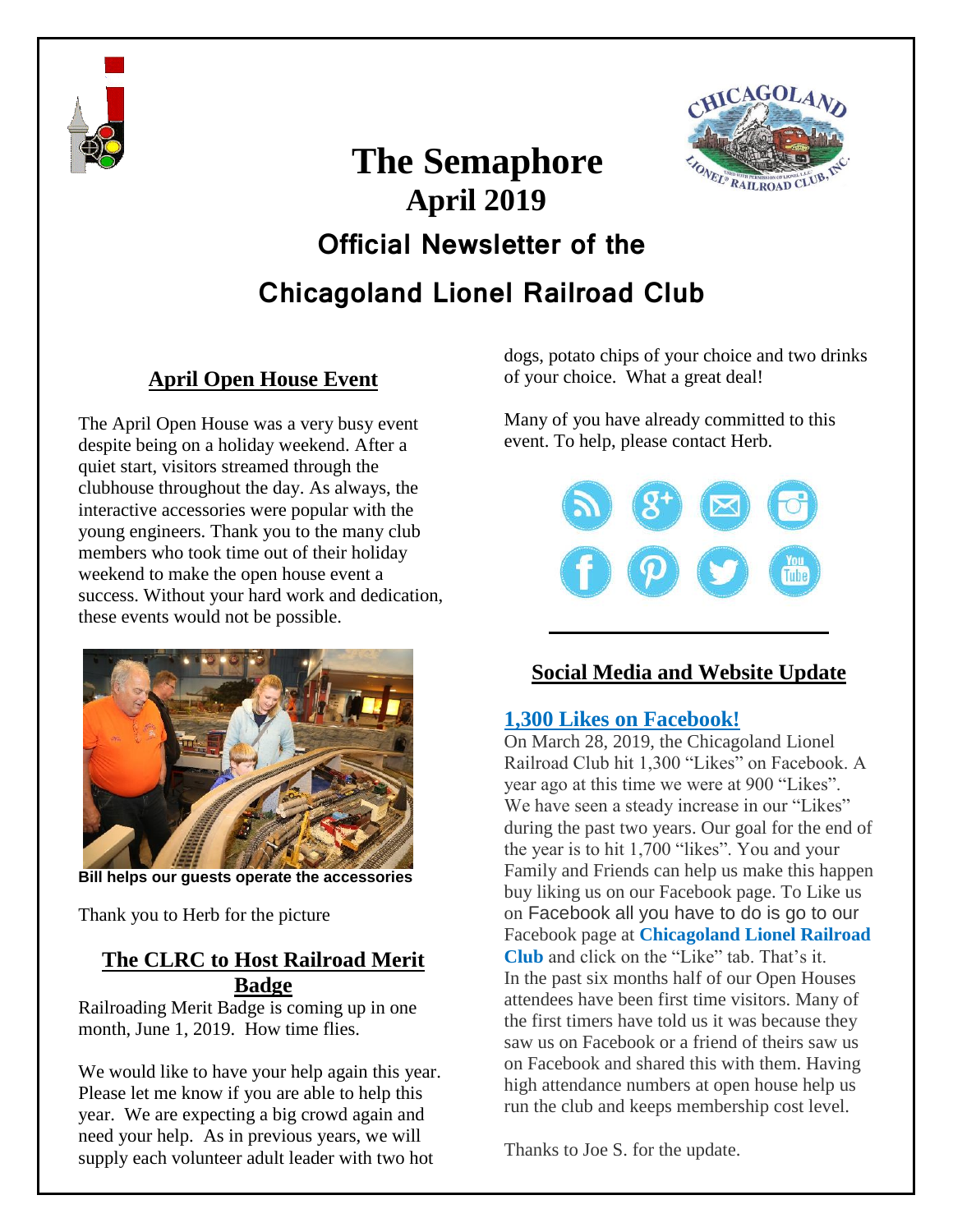#### **April Clubhouse and Layout Update**

We had one of the snowiest Aprils in Chicago History. At this time of the year we get tired of cold weather and snow. It is good that we can work on our layout. It is a good time to enjoy our layout and see our progress. Members work regularly to increase the intensity of our layout. Also our members did a real good job preparing for the April Open House. We did have a real good April Open House.



**Roger builds a new bridge**



**Bill gives special attention to the new rocks**



**Jeff install track identification** Thanks to Herb for the story and pictures

#### **Burlington Northern MAXI-STACK BN 64287, 52101-564**

In honor of the Club's  $25<sup>th</sup>$  anniversary, the story of the club cars continues.





From day one, our club was full of ideas for club cars. The initial search came up with the four cars, the Chicago and North Western, 6464- 555/52081-555, Santa Fe Caboose, 999758/52102-563 Red Roof, Santa Fe Caboose, 999556/52103-556 Black Roof and the Burlington Northern, MAXI-STACK, BN 64287, 52101-564. The hunt for the Maxi-Stack took us to the Burlington yard in Cicero, IL.

I saw a special container that had a big heart on it, stating "We Care About Kids!". To me it was something special and would accent the three-piece set very nicely. We knew that this would be our next CLRC Club Car.

At this time many things were changing with Lionel. When we first discussing the Maxi-Stack and the other original cars in 1994, we were speaking with Mark Gordon, the Production Plant Manager. We discussed cost and the concern that we needed to order a minimum of 1000 cars and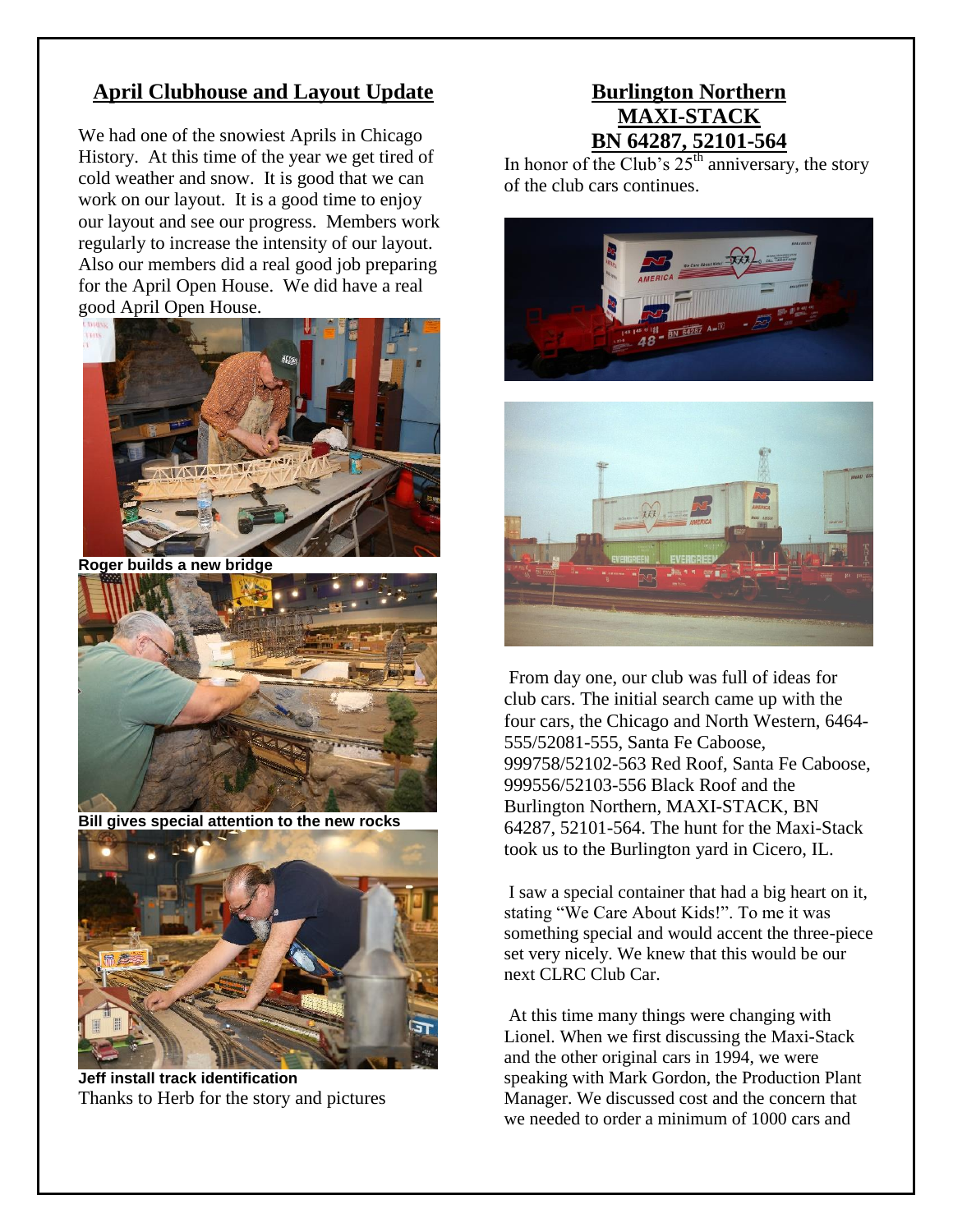pay for it up front. Also, they were not going to run this car in 1995, so we put in our request for 1996. In 1995 we were speaking with Mo Anooshah, the Plant Quality Manager. He made sure that we got the colors correct. He suggested that we take the colors from any Lionel Catalog and reference those colors. I wrote to him: *BN 64287 MAXI STACK-- THE FIRST CATALOG OF 1995, PAGE 40. USE THE RED OF THE SUSQUEHANNA MAXI-STACK FLATCAR.* When we got the prototype, the well car was red plastic. We confirmed from our description that we wanted the well car to be painted red and not just red plastic. They agreed. Again, we had printing on the end of our product with the containers. We also wanted to make the car as prototypical as we could. The picture above dictated the printing on the well car. This was the only car we did not put the Lionel number and our number on the car. We did put "CLRC" discreetly on the car as was required by Lionel. Looking back, this is a nice touch to the car, clearly making it one of ours.

In 1997 Mike Braga took over and stabilized the program for us. We had become partners with Lionel.

Thanks to Herb K. for the story and pictures

## **CLRC 25th Anniversary Club Car Two**

Our Anniversary car TWO is Lionel's modern LionScale 57' O-Gauge Refer Car, with Rotating Bearing Cap Trucks, separately applied extras, including the ladders and more. This car will enjoy riding with the rest of your CLRC consist on your railroad or enjoyed on your wall of other CLRC trophy cars.

This car is made in the USA at Lionel's Headquarters, Concord, NC. Over 50 of the 100 cars have been sold. Sales are first come first serve. Get yours before they are gone.





# **Ambassador**

The Chicagoland Lionel Railroad Club will once again participate in Lionel's Ambassador Club program. This is the fourth consecutive year the club will participate. As you know our club was the "Ambassador Club of the Year" for the 1<sup>st</sup> three years. This year's program is being run a bit differently than the  $1<sup>st</sup>$  three. This year Lionel only invited five clubs to participate, and we were one of them. This is quite an honor. Being invited was based upon the level of commitment and participation from the club from the prior years.

This year there will be no "Ambassador of the Year" named so no car awarded. The Lionel thinking behind this is for clubs to interact with each other and to share ideas in order to better promote our hobby.

So what's in it for us?

- Ambassador Club Dollars. Lionel will give each club \$2,400 to spend on Lionel product provided they meet the criteria Lionel has spelled out such as performing product video's, holding events like our Open Houses, and other tasks.
- Having our club being included in a two page spread with the other Ambassador clubs in the 2020 Lionel catalog.
- Providing input to Lionel on what products our club would like to see made by Lionel in 2020. For example, if there is engine, rolling stock, or building that you would like to see Lionel make, now is your chance to ask them. Personally, I am going to ask Lionel to make E6 diesels in the Lackawanna road name. What would you like to see Lionel to make? Please email your wish list to the clubs email address at

[Info@CLRCTrains.com](mailto:Info@CLRCTrains.com) by June  $15<sup>th</sup>$ , 2019.